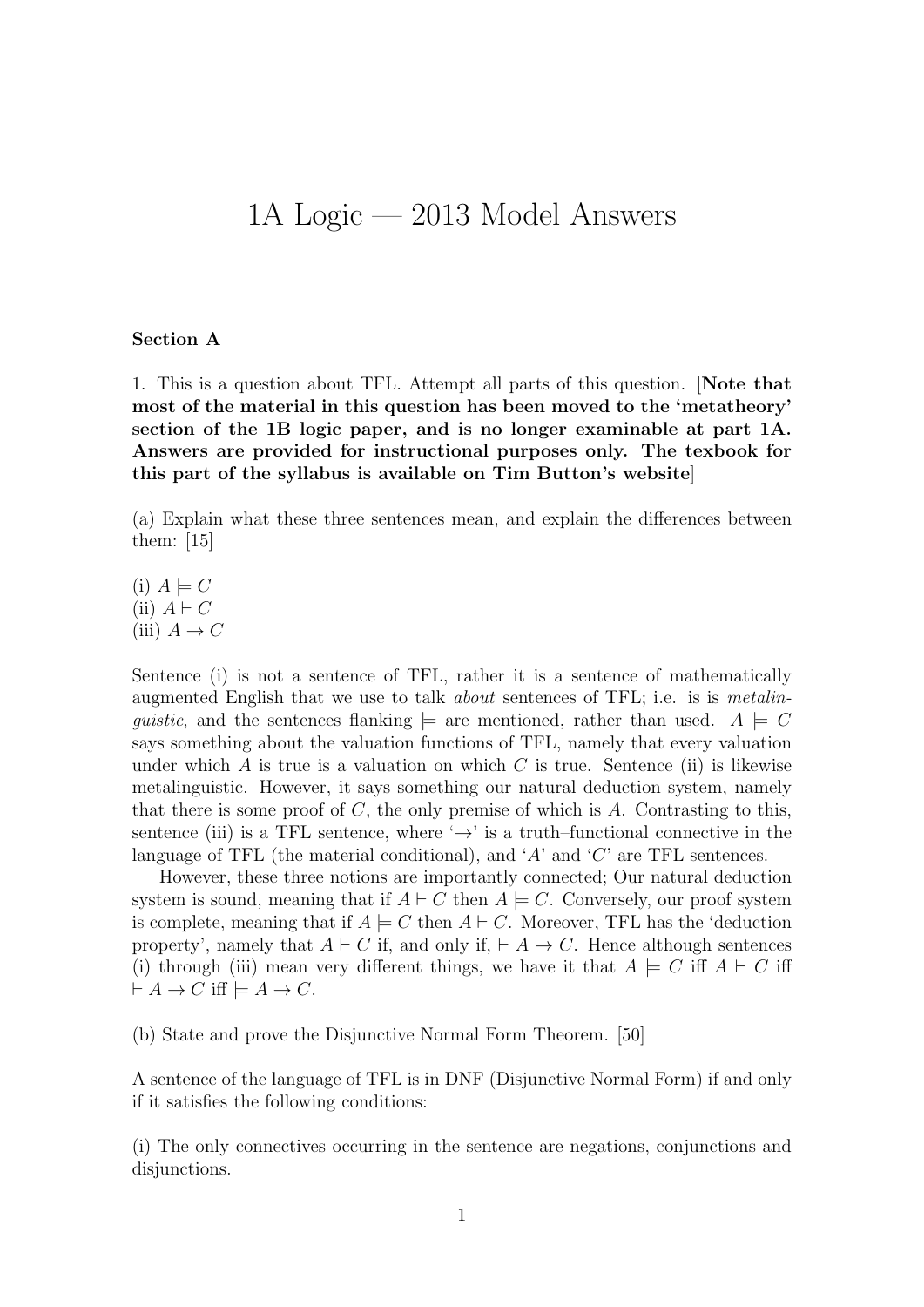(ii) Any occurrence of negation has minimal scope (i.e. is immediately prefixed to an atomic sentence).

(iii) No disjunction in the sentence appears inside the scope of any conjunction appearing in the sentence.

The DNF theorem states that every sentence has an a tautologically equivalent sentence in DNF.

Proof: For any sentence  $\Phi$  of our language, let  $\phi_1...\phi_n$  be the atomic sentences occurring in  $\Phi$ . Now, examine the truth table of  $\Phi$ . If every line of the table is false, then  $\Phi$  is tautologically equivalent to  $(P \land \neg P)$ , which is in DNF. If  $\Phi$  is true on at least one line of its truth table, construct a sentence of the following form for each line i of  $\Phi$ 's truth table on which  $\Phi$  is true:  $\Psi_i = (\psi_1 \wedge ... \wedge \psi_n)$ , where  $\psi_m = \phi_m$ if  $\phi_m$  is true on line *i*, other wise  $\psi_m = \neg \phi_m$ . Clearly, each  $\Psi_i$  is true on exactly the valuation of atoms on line  $i$  of  $\Phi$ 's truth table (though note that a fully rigorous proof of this would require mathematical induction). Now let  $\Psi = (\Psi_{i_1} \vee ... \vee \Psi_{i_m}).$ By construction,  $\Psi$  is in DNF, and is tautologically equivalent to  $\Phi$ , since if the latter is true, one of  $\Psi$ 's disjuncts is true, and vice–versa. Since these cases are exhaustive, the DNF theorem follows.

(c) Explain what it means to say, of some connectives, that they are jointly expressively adequate. Show that ' $\wedge$ ' and ' $\neg$ ' are jointly expressively adequate. You may rely on your answer to part (B). [15]

Connectives are said to be jointly expressively adequate if, and only if, every sentence of the language of TFL is tautologically equivalent to a sentence in which the only those connectives appear. Our proof of the DNF theorem is sufficient to show that '¬', '∧', and '∨' are jointly expressively adequate. It follows via De Morgan's laws that '¬' and '∧' are jointly expressively adequate. Use the procedure above, for an arbitrary sentence, of constructing a tautologically equivalent sentence in DNF. If our our original sentence was a contradiction, it's DNF equivalent is  $(P \wedge \neg P)$ , in which no disjunctions appear. Otherwise, it is of the form  $(\Psi_{i_1} \vee ... \vee \Psi_{i_m})$ . By De Morgan's laws, this is tautologically equivalent to  $\neg(\neg \Psi_{i_1} \land ... \land \neg \Psi_{i_m})$ , in which no disjunctions appear by the construction given above.

(d) Are the connectives ' $\wedge$ ', ' $\vee$ ', ' $\rightarrow$ ' and ' $\leftrightarrow$ ' jointly expressively adequate? Explain your answer. [20]

They are not. A fully rigorous proof of this fact would require mathematical induction. However, intuitively they are not expressively adequate because no sentence whose only connectives are amongst those given is tautologically equivalent to  $\neg P$ . This sentence is false if all atomic sentences appearing in it are true. However, if all of the atomic sentences appearing in a conjunction, disjunction, conditional, or biconditional sentence are true, then that sentence is also true, as an examination of the first line of the truth–tables of these connectives reveals. Induction is needed to show this in full generality, but it is clear enough that if you only have connectives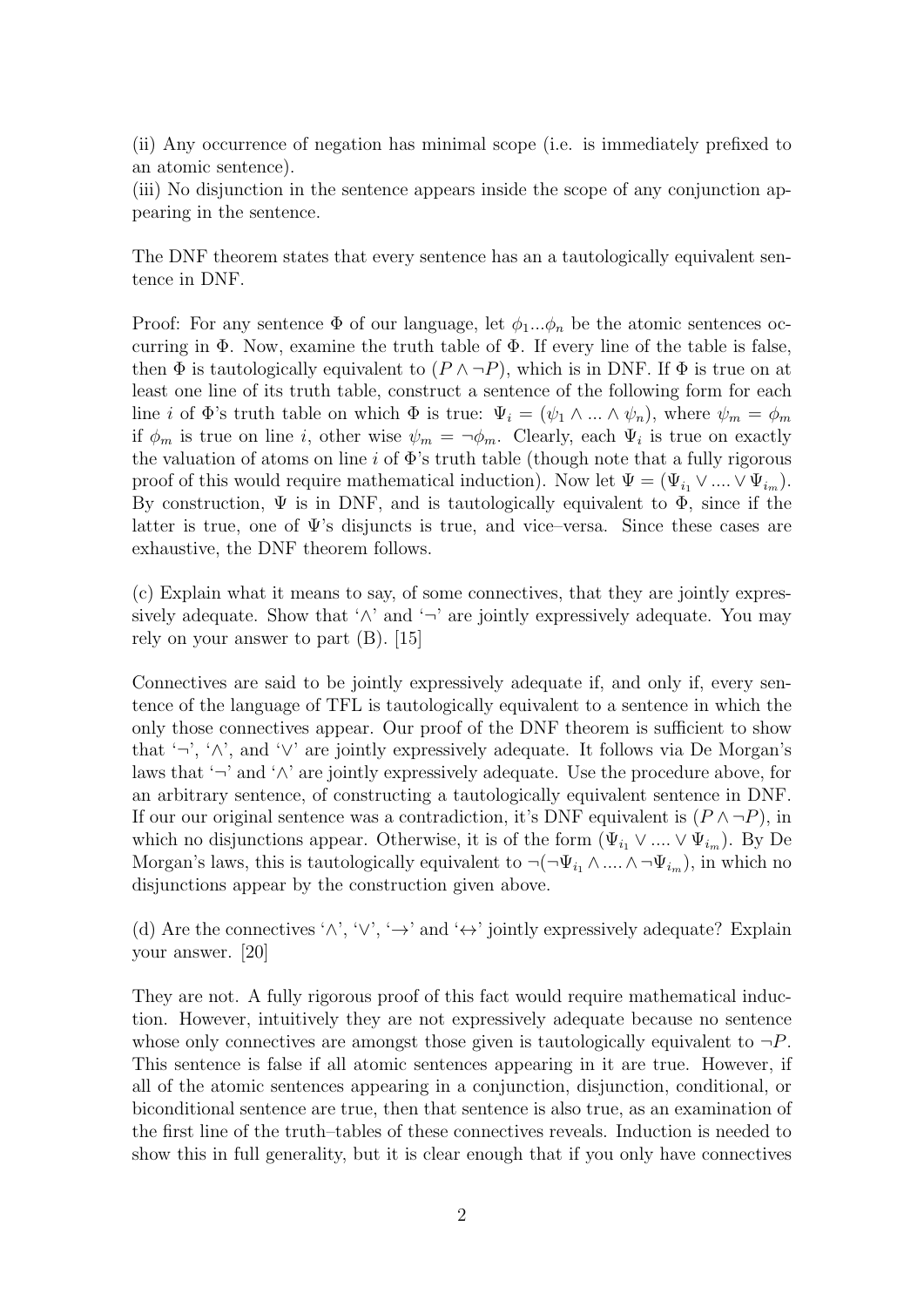that are true when all of their arguments are true, no combination of these connectives and atomic sentences will be able to express negation.

2. Attempt all parts of this question. You must use the proof system from the course textbook.

(a) Show each of the following: [40]

 $(i) \vdash (P \rightarrow Q) \lor (Q \rightarrow P)$ 

1  
\n2  
\n3  
\n4  
\n4  
\n6  
\n7  
\n8  
\n10  
\n
$$
P
$$
  
\n8  
\n11  
\n $Q \rightarrow P$   
\n9  
\n10  
\n $P$   
\n11  
\n $P$   
\n12  
\n $(P \rightarrow Q) \lor (Q \rightarrow P)$   
\n $Q$   
\n $Q$   
\n $Q$   
\n $Q$   
\n $Q$   
\n $Q$   
\n $Q$   
\n $Q$   
\n $Q$   
\n $Q$   
\n $Q$   
\n $Q$   
\n $Q$   
\n $Q$   
\n $Q$   
\n $Q$   
\n $Q$   
\n $Q$   
\n $Q$   
\n $Q$   
\n $Q$   
\n $Q$   
\n $Q$   
\n $Q$   
\n $Q$   
\n $Q$   
\n $Q$   
\n $Q$   
\n $Q$   
\n $Q$   
\n $Q$   
\n $Q$   
\n $Q$   
\n $Q$   
\n $Q$   
\n $Q$   
\n $Q$   
\n $Q$   
\n $Q$   
\n $Q$   
\n $Q$   
\n $Q$   
\n $Q$   
\n $Q$   
\n $Q$   
\n $Q$   
\n $Q$   
\n $Q$   
\n $Q$   
\n $Q$   
\n $Q$   
\n $Q$   
\n $Q$   
\n $Q$   
\n $Q$   
\n $Q$   
\n $Q$   
\n $Q$   
\n $Q$   
\n $Q$   
\n $Q$   
\n $Q$   
\n $Q$   
\n $Q$   
\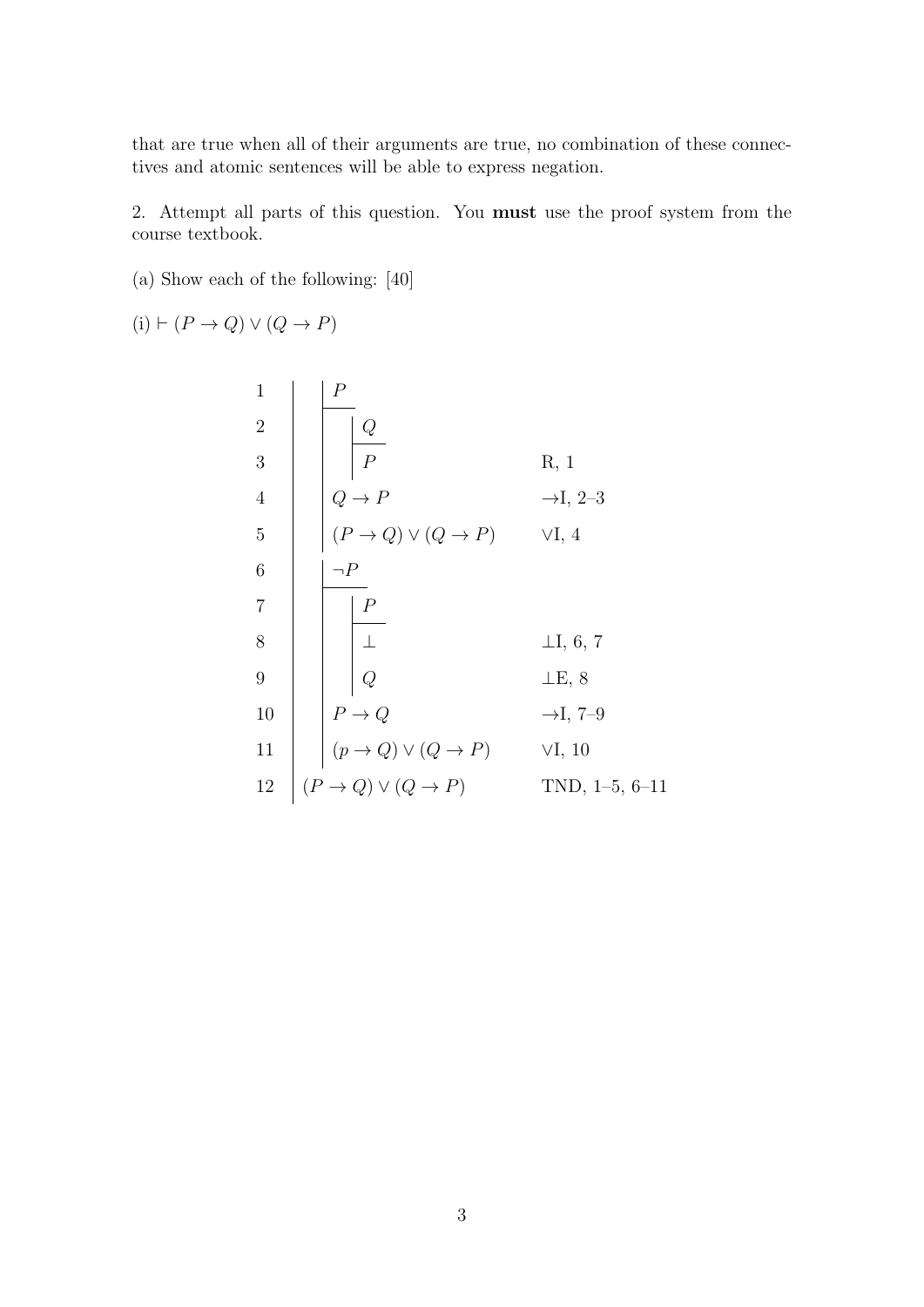(ii)  $\neg (P \leftrightarrow Q), \neg P \vdash Q$ 

1  
\n
$$
\begin{array}{c|c}\n1 & - (P \leftrightarrow Q) \\
2 & -P \\
3 & -Q \\
4 & 5 \\
6 & 6 \\
7 & 7 \\
8 & 9 \\
9 & 10 \\
11 & 12 \\
12 & -Q \\
13 & Q\n\end{array}
$$
\n  
\n $\begin{array}{c|c}\n1 & -Q \\
\hline\nQ \\
P \\
L & L, 3, 4 \\
L, 3, 4 \\
L, 3, 4 \\
L, 3, 4 \\
L, 5\n\end{array}$ \n  
\n $\begin{array}{c|c}\nP \\
P \\
L & L, 2, 7 \\
L, 2, 7 \\
L, 4-6, 7-9 \\
L, 1, 1, 10 \\
-I, 1, 10 \\
-I, 3-11 \\
13 & Q\n\end{array}$ \n  
\nDNE, 12

- (b) Show each of the following: [60]
- (i)  $\exists x(Fx \vee Gx) \vdash \exists xFx \vee \exists xGx$

1  
\n
$$
\begin{array}{c|c}\n\exists x (Fx \lor Gx) \\
2 \\
\hline\n\end{array}
$$
\n4  
\n5  
\n6  
\n7  
\n8  
\n9  
\n
$$
\begin{array}{c|cc}\n\exists xFx & \exists xGx & \forall I, 4 \\
\hline\n\exists xFx \lor \exists xGx & \forall I, 4 \\
\hline\n\exists xFx \lor \exists xGx & \exists I, 6 \\
\exists xFx \lor \exists xGx & \forall I, 7 \\
\exists xFx \lor \exists xGx & \forall E, 2, 3-5, 6-8 \\
\hline\n10 & \exists xFx \lor \exists xGx & \exists E, 1, 2-9\n\end{array}
$$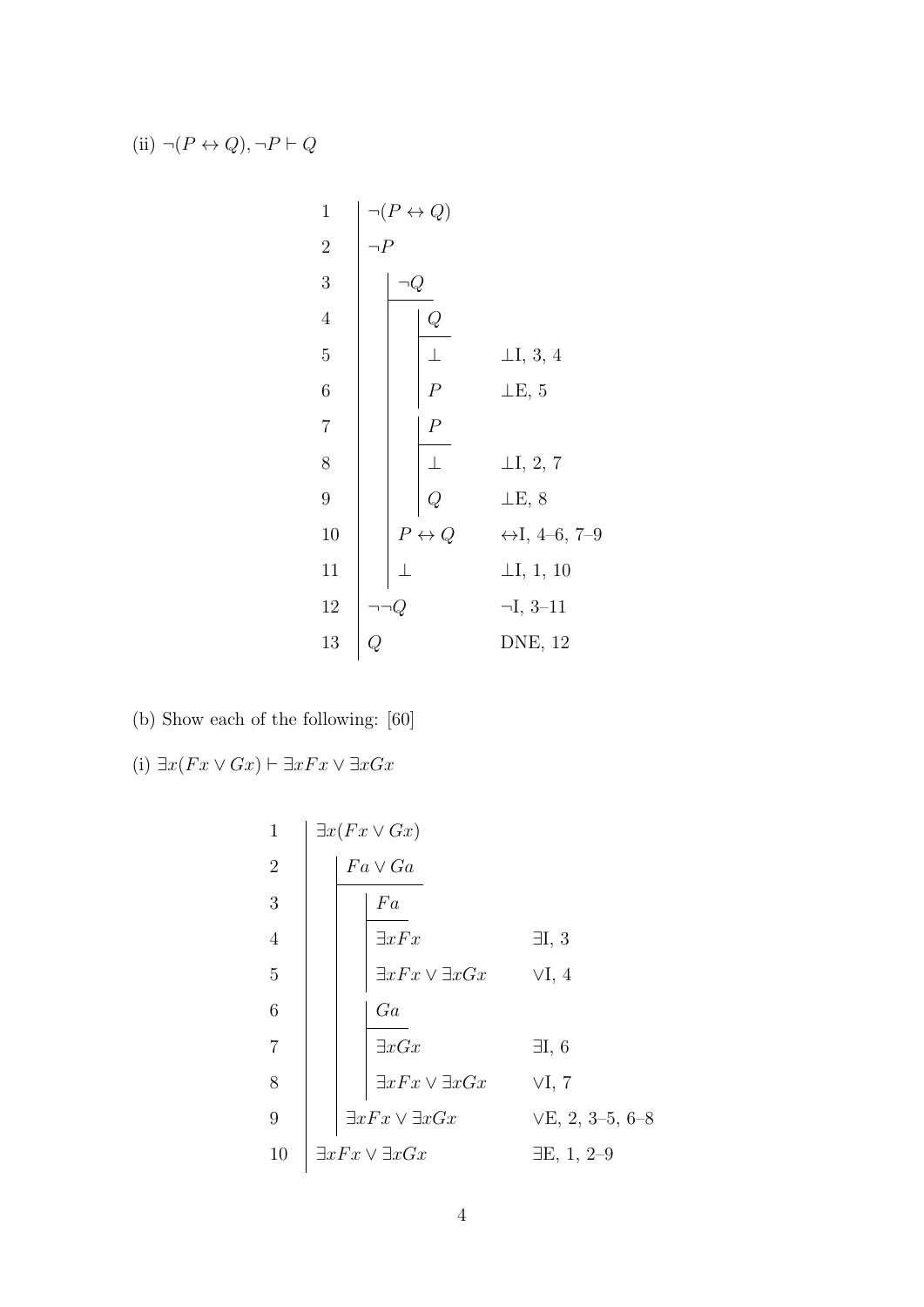(ii)  $\forall x (Fx \rightarrow \forall y Rxy), \forall x (Gx \rightarrow \forall z Rxz), \forall x (\forall w Rxw \rightarrow (Fx \land Gx)) \vdash \forall x (Fx \leftrightarrow$  $\overline{Gx}$ 

1  
\n1  
\n2  
\n
$$
\forall x (Fx \rightarrow \forall y Rxy)
$$
  
\n3  
\n $(\forall w Rxw \rightarrow (Fx \land Gx)$   
\n4  
\n5  
\n6  
\n6  
\n7  
\n8  
\n9  
\n10  
\n11  
\n12  
\n13  
\n14  
\n15  
\n16  
\n17  
\n18  
\n19  
\n10  
\n11  
\n12  
\n $\forall x Rax$   
\n $\forall x Rax$   
\n $\forall x Rax$   
\n $\forall x Rax$   
\n $\forall x Rax$   
\n $\forall x Rax$   
\n $\forall x Rax$   
\n $\forall x Rax$   
\n $\forall x Rax$   
\n $\forall x Rax$   
\n $\forall x Rax$   
\n $\forall x Rax$   
\n $\forall x Rax$   
\n $\forall x Rax$   
\n $\forall x Rax$   
\n $\forall x Rax$   
\n $\forall x Rax$   
\n $\forall x Rax$   
\n $\forall x Rax$   
\n $\forall x Rax$   
\n $\forall x Rax$   
\n $\forall x Rax$   
\n $\forall x Rax$   
\n $\forall x Rax$   
\n $\forall x Rax$   
\n $\forall x Rax$   
\n $\forall x Rax$   
\n $\forall x Rax$   
\n $\forall x Rax$   
\n $\forall x Rax$   
\n $\forall x Rax$   
\n $\forall x Rax$   
\n $\forall x Rax$   
\n $\forall x Rax$   
\n $\forall x Rax$   
\n $\forall x Rax$   
\n $\forall x Rax$   
\n $\forall x Rax$   
\n $\forall x Rax$   
\n $\forall x Rax$   
\n $\forall x Rax$   
\n $\forall x Rax$   
\n $\forall x Rax$   
\n $\forall x Rax$   
\n $\forall x Rax$   
\n $\forall x Rax$   
\n $\forall x Rax$   
\n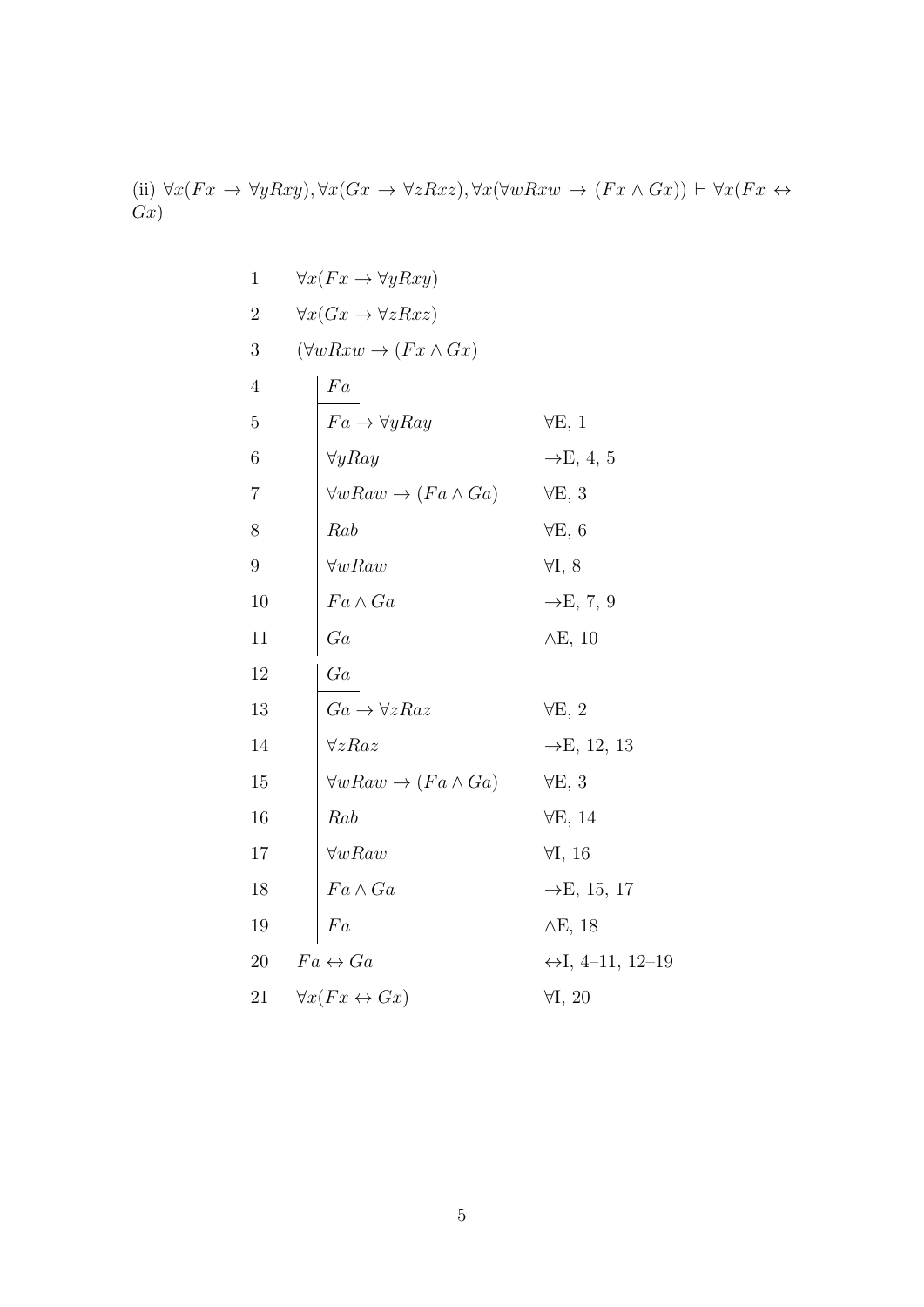(iii)  $\forall x \exists y Rxy, \exists x \forall y x = y \vdash \exists y \forall x Rxy$ 

| $\mathbf 1$    | $\forall x \exists y Rxy$       |                            |
|----------------|---------------------------------|----------------------------|
| $\overline{2}$ | $\exists x \forall y x = y$     |                            |
| 3              | $\exists y Ray$                 | $\forall E, 1$             |
| $\overline{4}$ | $\forall y b = y$               |                            |
| $\overline{5}$ | Rac                             |                            |
| 6              | $b = c$                         | $\forall E, 4$             |
| 7              | $b = d$                         | $\forall E, 4$             |
| 8              | $\boldsymbol{c}=\boldsymbol{d}$ | $=E, 6, 7$                 |
| 9              | Rad                             | $=E, 5, 8$                 |
| 10             | Rad                             | $\exists E, 3, 5\text{-}9$ |
| 11             | Rad                             | $\exists E, 2, 4-10$       |
| 12             | $\forall x R \mathit{xd}$       | $\forall I, 11$            |
| 13             | $\exists y \forall x Rxy$       | $\exists I, 12$            |
|                |                                 |                            |

- 3. Attempt all parts of this question.
- (a) Using the following symbolization key

domain: all physical objects  $Mx: x$  is a mug  $Rx: x$  is red Tx:  $x$  is a table Bxy: x belongs to  $y$ a: Alice

symbolize each of the following sentences as best you can in FOL. If any sentences are ambiguous, or cannot be symbolized very well in FOL, explain why. [65]

(i) Every mug belonging to Alice is red.

 $\forall x((Mx \land Bxa) \rightarrow Rx)$ 

(ii) The table is red.

 $\exists x \forall y ((Ty \leftrightarrow y = x) \land Rx)$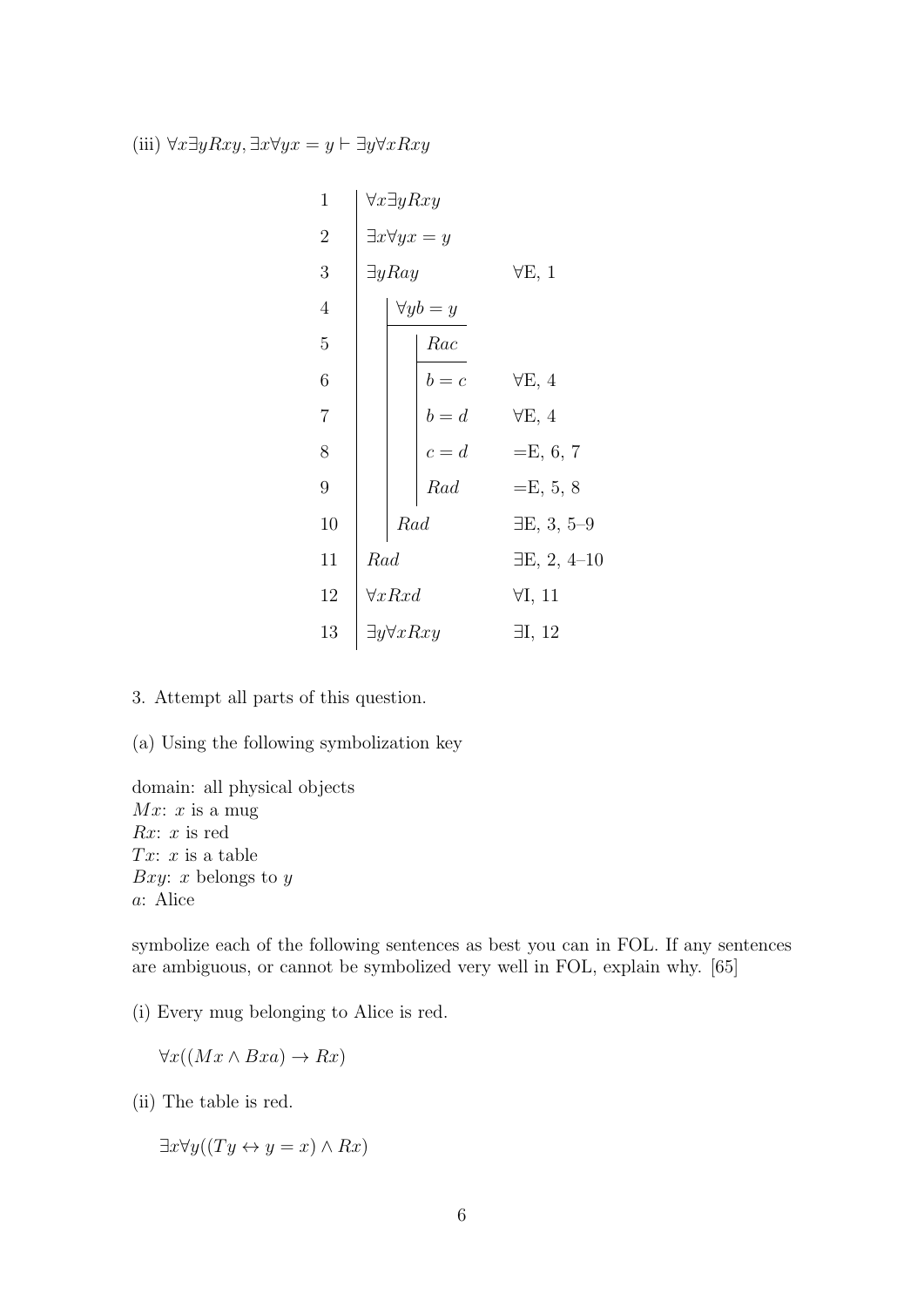(iii) Alice's mug is red.

$$
\exists x \forall y (((My \land Bya) \leftrightarrow x = y) \land Rx)
$$

(iv) Alice's mug does not exist.

 $\neg \exists x \forall y ((My \land Bya) \leftrightarrow x = y)$ 

Comment: Formalizing is slightly awkward here. Because we do not have an 'exists' predicate, we cannot in FOL say of Alice's mug that it doesn't exist. Rather, because existence is expressed in FOL using the existential quantifier, we have to say something more akin to 'there is no such thing as Alice's mug'.

(v) Two mugs are on the table.

$$
\exists x \forall y ((Ty \leftrightarrow x = y) \land \exists v \exists w (((Mv \land Mw) \land \neg v = w) \land (Bvx \land Bwx)))
$$

Comment: This is somewhat awkward because our symbolization key doesn't have a predicate 'x is on y'. Here, and later in this question, I've assumed that whatever is on a table belongs to it, and whatever isn't on a table doesn't belong to it.

(vi) If the mug belongs to anyone, it belongs to Alice.

$$
\exists x \forall y ((My \leftrightarrow x = y) \land (\exists v Bxv \rightarrow Bxa))
$$

(vii) None of the mugs on the table is Alice's.

$$
\exists x \forall y ((Ty \leftrightarrow x = y) \land \neg \exists z ((Mz \land Bzx) \land Bza))
$$

Comment: The sentence is ambiguous in several ways. I have taken it to mean that there is a table, and it isn't the case that some mug on it is Alice's. It could also be read to mean that there is a table, there are some mugs on the table, and none of them are Alice's. Further, it could be read as meaning that there is a table, there is some mug which is Alice's, and it isn't the case that it is identical to any mug on the table. Finally it could also be taken to mean that there is a table, there is some mug belonging to Alice, there are some mugs on the table and that Alice's isn't identical to any of them.

(viii) Every mug is on exactly one table, and on every table there is exactly one mug.

$$
(\forall x(Mx \to \exists y \forall z((Bxz \land Tz) \leftrightarrow y = z))) \land (\forall x(Tx \to \exists y \forall z((Bzx \land Mz) \leftrightarrow y = z))))
$$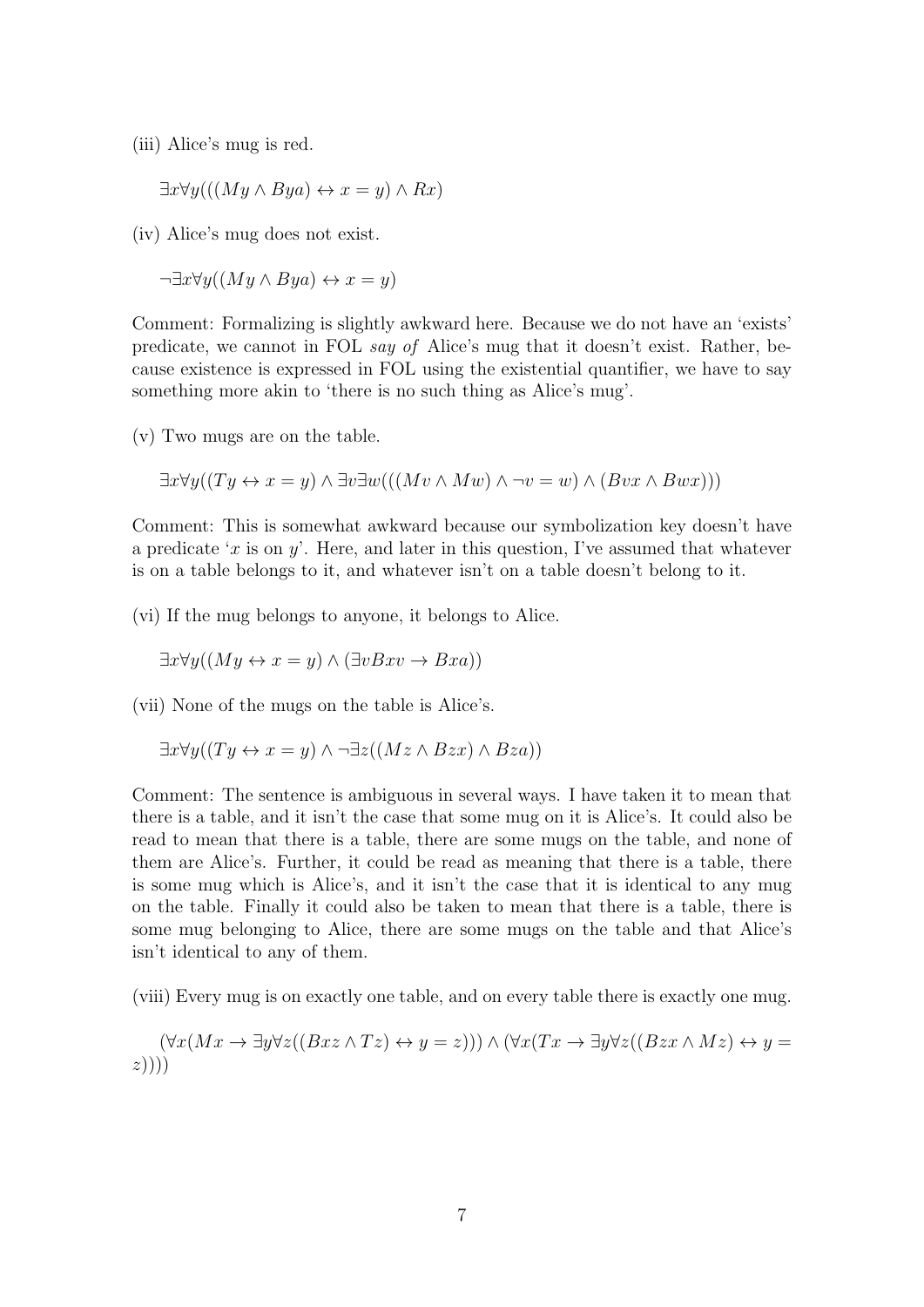(b) Show that each of the following claims is wrong. [35]

(i) 
$$
Fa, \neg Ga, Fb, \neg Gb, \neg Fc, Gc \models \forall x(Fx \leftrightarrow \neg Gx)
$$
  
\n $D = \{0, 1, 2, 3\}$   
\n $|F| = \{0, 1, 3\}$   
\n $|G| = \{2, 3\}$   
\n $|a| = 0$   
\n $|b| = 1$   
\n $|c| = 2$   
\n $|d| = 3$   
\n(ii)  $\forall x(Fx \rightarrow \exists y(Gy \land Rxy \land \forall z((Gz \land Rxz) \rightarrow y = z)))) \models \forall x(Gx \rightarrow \exists y(Fy \land Ryx \land \forall z((Fz \land Rzx) \rightarrow y = z)))$   
\n $D = \mathbb{N}$   
\n $|F| = \{x|x \text{ is odd}\}$   
\n $|G| = \{x|x \text{ is even}\}$   
\n $|R| = \{(x, y)|(x + 1) = y\}$ 

In this interpretation, 0 serves as our counterexample. It is indeed true that every odd number has a unique even successor. However it is not true that of all even numbers that they have a unique odd predecessor, since no natural number is less than 0.

(iii) 
$$
\exists x \forall y \neg Rxy, \forall x \neg Rxx, \forall x \exists y (Rxy) \models \exists x \exists y (\neg x = y \land \exists z (Rxz \land Ryz))
$$
  
\n
$$
D = \mathbb{N}
$$
\n
$$
|R| = \{(x, y) | (x + 1) = y\}
$$

In this interpretation, all of the sentences to the left of the turnstile are true (0 is not the successor of anything, no number is its own successor, and every number has a successor). But the sentence to the right of the turnstile is false, since no distinct numbers share a successor (i.e. if  $\neg x = y$  then  $\neg(x+1) = (y+1)$ ).

4. Attempt all parts of this question.

(a) Write down the axiom of extensionality. Then, using standard notation, define the set-theoretic notions of: union, intersection, subset, proper subset, and power set. [10]

Throughout this question, we take upper-case variables to have only sets as their range. Lower-case variables range over everything, as usual.

Extensionality:  $\forall X \forall Y (X = Y \leftrightarrow \forall z (z \in x \leftrightarrow z \in y))$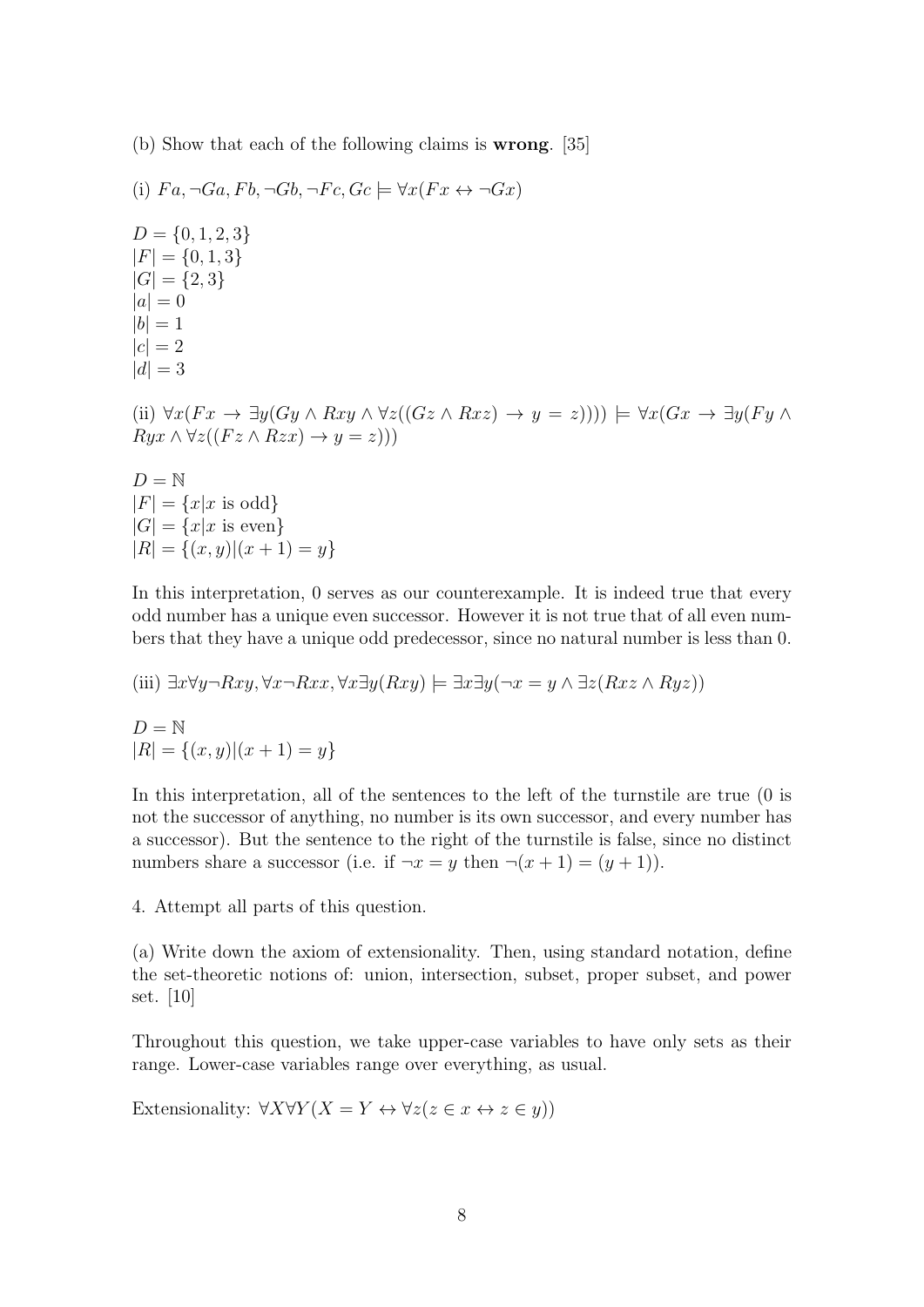$A \cup B = \{x | x \in A \lor x \in B\}$  $A \cap B = \{x | x \in A \land x \in B\}$  $A \subseteq B \leftrightarrow \forall x (x \in A \rightarrow x \in B)$  $A \subset B \leftrightarrow (A \subset B \land \neg A = B)$  $\mathcal{P}(A) = \{X | X \subseteq A\}$ 

(b) Give examples for each of the following: [10]

(i) Three non-empty sets A, B, and C, such that none of  $A \cap B$ ,  $B \cap C$ , and  $A \cap C$ is empty, but  $(A \cap B) \cap C$  is empty. Let  $A = \{0, 1\}$ ,  $B = \{1, 2\}$  and  $C = \{2, 0\}$ .

(ii) Two different non-empty sets, A and B, such that  $(\mathcal{P}(A) \cup \mathcal{P}(B)) = \mathcal{P}(A \cup B)$ . Let  $A = \{0\}$  and  $B = \{0, 1\}$ . Then  $\mathcal{P}(A) = \{\emptyset, \{0\}\}, \mathcal{P}(B) = \{\emptyset, \{0\}, \{1\}, \{0, 1\}\},\$ and  $(\mathcal{P}(A) \cup \mathcal{P}(B)) = \{\emptyset, \{0\}, \{1\}, \{0,1\}\}\$ . Further,  $A \cup B = \{0,1\} = B$ , and  $\mathcal{P}(B) = \{\emptyset, \{0\}, \{1\}, \{0,1\}\} = (\mathcal{P}(A) \cup \mathcal{P}(B))$ , as required.

(c) Give examples of each of the following: [25]

(i) A set whose intersection with its power set is non-empty.  $\{\emptyset\}$ . The intersection of this set with its powe rset is itself, which is non-empty.

(ii) A set whose intersection with the power set of its power set is non-empty.  $\{\emptyset\}$ . Again the intersection of this set with its power set's power set is  $\{\emptyset\}$ , which is non-empty.

(iii) A non-empty set that is a subset of the power set of one of its members.  $\{\emptyset\}$ once again does the job. This set is identical to the power set of its only member, and hence is a subset of a member's power set.

(d) Write down the axioms of probability. Explain conditional probability. [10]

Probability Axioms:

 $Pr(V) = 1$ , where V is our sample space (set of possible outcomes).  $Pr(X) \geq 0$  where  $X \in \mathcal{P}(V)$ if  $X \cap Y = \emptyset$  then  $Pr(X \cup Y) = Pr(X) + Pr(Y)$ 

 $Pr(A|B) = \frac{Pr(A \cap B)}{Pr(B)}$ . This definition is rather intuitive; we can take  $Pr(A)$  as keeping track of the A's in the sample space, and think of  $Pr(A|B)$  as tracking the A's amongst the B's (which are themselves in the sample space). This is exactly what we should expect of a definition of 'the probability of A, given B'.

(e) There are two equally probable hypotheses: Either Bryce baked exactly 10 cupcakes today, or Bryce baked exactly 100 cupcakes today. In either case, Bryce piped unique numbers onto them: between 1 and 10, if there are exactly 10 cupcakes, or between 1 and 100, if there are exactly 100 cupcakes. Bryce hands you a cupcake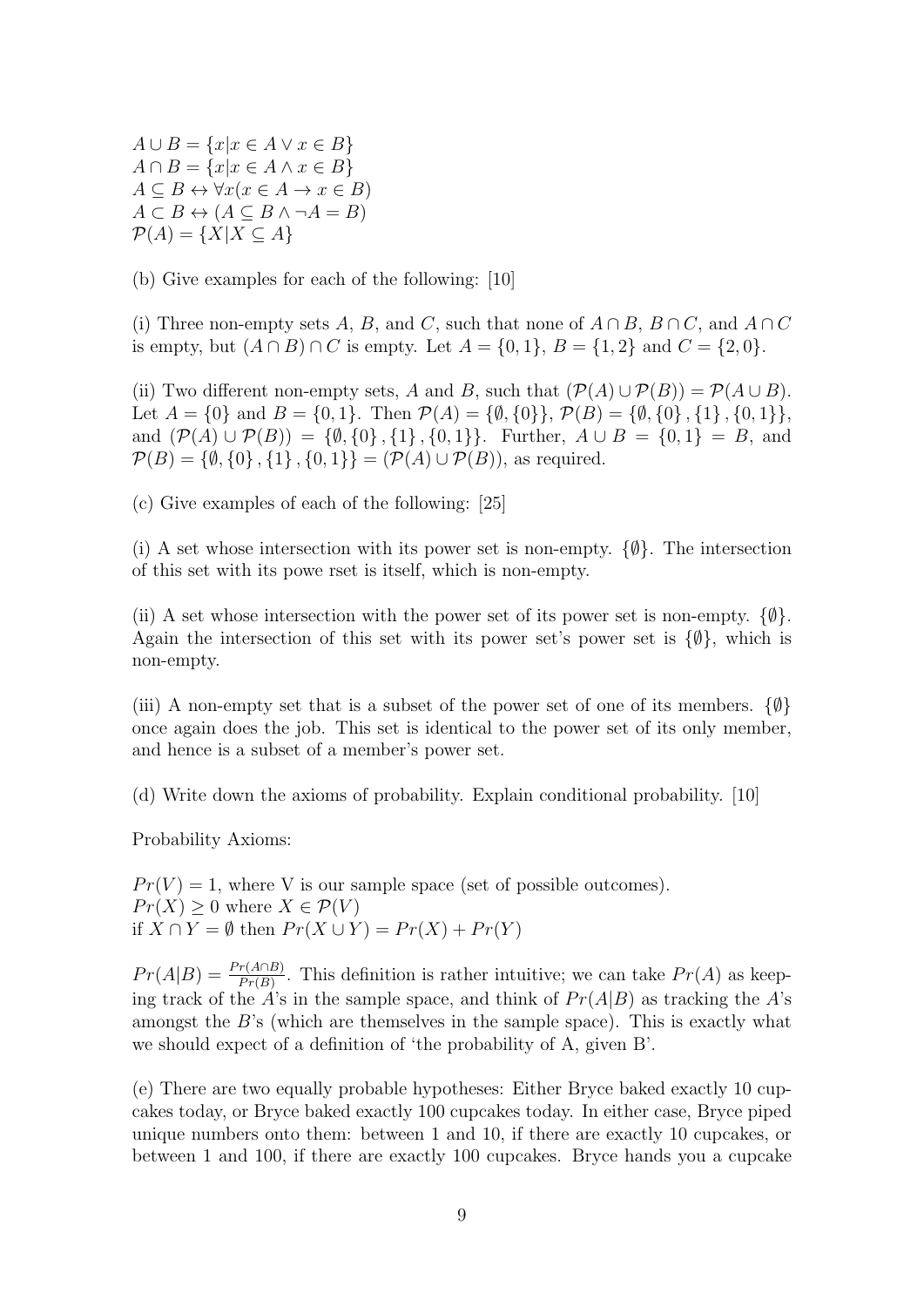with the number 9 piped onto it. How probable is it, now, that Bryce baked exactly 100 cupcakes today? Explain your reasoning, highlighting any assumptions that you have made. [15]

To answer this question, we will assume that '9' is the only numeral piped onto the cake we're given (i.e. we rule out that the cake has '39' piped onto it, for instance). We further assume that the hypotheses are exhaustive, and that Bryce handed us a cake at random. We will use:

Bayes's Theorem:  $Pr(H|E) = \frac{(Pr(E|H)Pr(H))}{((Pr E|H)Pr(H)) + (Pr(E|\neg H)Pr(\neg H))}$ 

Letting 'E' mean that you have been given a cake with the number '9' on it, and H be the hypothesis that Bryce made 100 cupcakes. Since the two hypotheses are equally probable, we have:

$$
Pr(H|E) = \frac{(\frac{1}{100} \times \frac{1}{2})}{(\frac{1}{100} \times \frac{1}{2}) + (\frac{1}{10} \times \frac{1}{2})} = \frac{\frac{1}{200}}{(\frac{1}{200} + \frac{1}{20})} = \frac{\frac{1}{200}}{\frac{111}{200}} \approx 0.09
$$

(f) Attempt both parts of this question. [30]

(i) You are tossing a fair six-sided die. What is the probability that it lands 6 on each of the first three tosses? What is the probability that it lands 1, then 2, then 5?

Our sample space for a toss of a fair die  $V = \{1, 2, 3, 4, 5, 6\}$ . The result of three tosses is then  $V \times V \times V = V^3$ . Exactly one member of  $V^3$  corresponds to rolling a 6, then a 6, then a 6, and likewise to rolling a 1, then a 2, then a 5. These are therefore equally probable. Since there are  $6 \times 6 \times 6 = 216$  members of  $V^3$ , the probability in each case is  $\frac{1}{216}$ .

(ii) Mr Corleone always chooses the same national lottery numbers. They came up in three successive lotteries, and now Mr Corleone is rich. But the lottery organisers are suing him for fixing the lottery. Mr Corleone's defence lawyer says: 'It is no more or less likely, that there numbers should come up three times in a row, than that any other sequence of numbers should come up; so why should it be special grounds for suspicion?' Is there anything wrong with the lawyers argument? Carefully explain your answer.

The lawyer's argument is fallacious. It is equally likely that Corleone's numbers come up three times in a row as any other particular triple of sequences, and hence, given that Corleone picks the same numbers each week, no outcome implicates Mr Corleone in fraud. But crucially, the defence has failed to take account of the probability that any given person wins the lottery in a given week. We'll use Bayes's theorem again, and let  $E'$  be 'Mr Corleone won the lottery three times in a row', and  $H'$  be 'Mr Corleone tried to fix the lottery'. The key problem with the lawyers argument is that, since winning the lottery three times in a row is so unlikely,  $Pr(H|E)$  is close to 1 however trustworthy we take the suspect to be, given that  $Pr(E|\neg H)$  is so close to 0. Let's spell this out in more detail.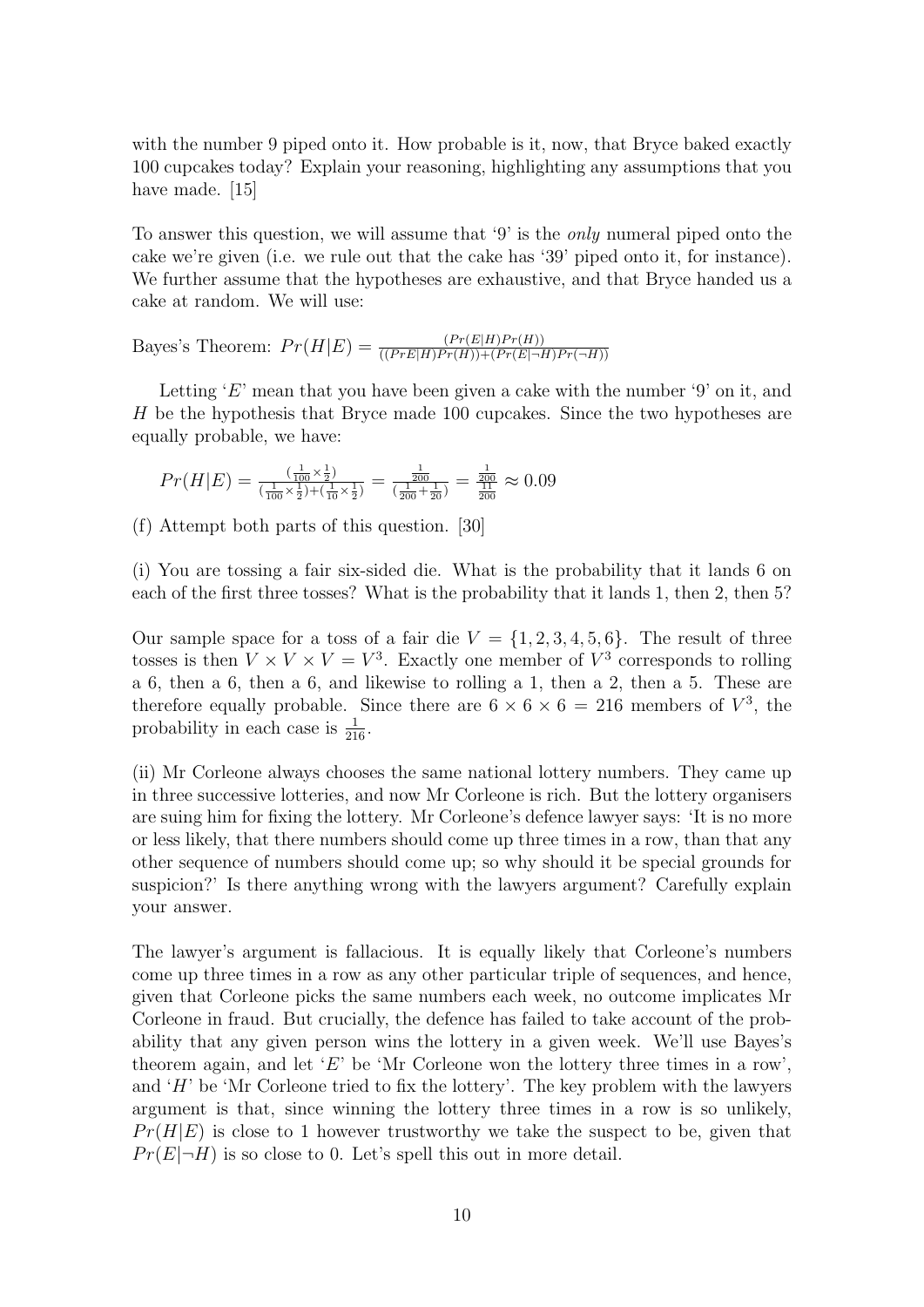According to Google, the odds of winning the national lottery are approximately 1/175,000,000. Hence, the odds of winning three times in a row are approximately 1 in  $5.3 \times 10^{25}$ . We'll be as generous as we can to Mr Corleone; let's assume that lottery fixing only works 1 time in 10, and that Mr Corleone is so trustworthy that the odds of him committing this heinous crime are, absent of evidence, only 1 in a trillion. Plugging this into Bayes's theorem:

P r(H|E) = 1 <sup>10</sup> <sup>×</sup> <sup>1</sup> 1012 ( 1 <sup>10</sup> <sup>×</sup> <sup>1</sup> <sup>1012</sup> )+( <sup>5</sup> <sup>1025</sup> <sup>×</sup>( 1012−1 <sup>1012</sup> )) ≈ 1 1013 1 <sup>1013</sup> <sup>+</sup> <sup>5</sup> 1025 ≈ 0.0000000000001 0.0000000000001000000000005 So P r(H|E) ≈ 0.999999999995

So Mr Corleone is most probably guilty, and we've already been generous in our assumptions about his virtuous character and inability to fix lotteries!

5. Attempt all parts of this question.

(a) Explain what it means to say that a relation is: [5]

(i) Reflexive.

A relation, R, is reflexive with respect to a given domain if, and only if,  $\forall xRxx$ .

(ii) Symmetric.

A relation, R, is symmetric with respect to a given domain if, and only if,  $\forall x \forall y (Rxy \rightarrow Ryx).$ 

(iii) Transitive.

A relation, R, is transitive with respect to a given domain if, and only if,  $\forall x \forall y \forall z ((Rxy \land Ryz) \rightarrow Rxz).$ 

(b) Say that a relation is Euclidean iff  $\forall x \forall y \forall z ((Rxy \land Rxz) \rightarrow Ryz)$ . For each of the following relations on the domain of all people (living or dead), say whether the relation is reflexive, whether it is symmetric, whether it is transitive, and whether it is Euclidean. In each case that the relation fails to have one of these properties, briefly explain your answer: [50]

(i) x and y have the same surname

This is reflexive, symmetric, transitive, and Euclidean.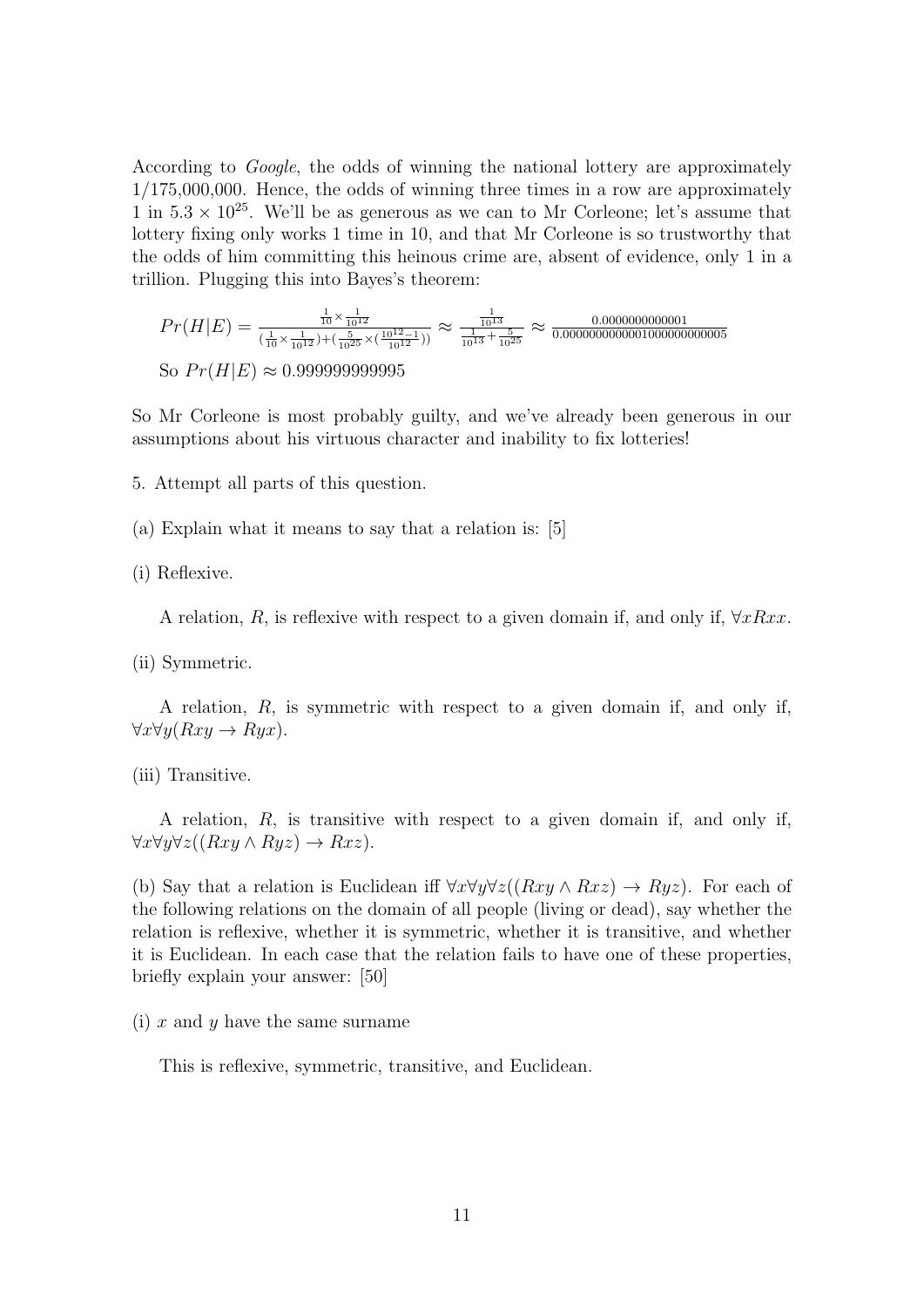(ii)  $x$  and  $y$  have the same surname or the same first name.

This is reflexive and symmetric. It is not transitive (let  $x =$  Onika Maraj,  $y =$ Carol Maraj, and  $z =$  Carol Swain). It is also not Euclidean (let  $x =$  Carol Maraj,  $y =$  Onika Maraj), and  $z =$  Carol Swain).

(iii) x loves y only if y loves x.

This is reflexive. It isn't symmetric (consider the case where Nicki doesn't love Meek, and Meek loves Nicki). Nor is it transitive (Suppose Nicki doesn't love Kim or Meek, Kim doesn't love Nicki or Meek, Meek doesn't love Kim, but does love Nicki, and let  $x =$  Nicki,  $y =$  Kim, and  $z =$  Meek). Nor is it Euclidean (Let  $x =$ Kim  $y = \text{Meek}, z = \text{Nicki}.$ 

(iv) x loves y iff y loves x.

This is reflexive and symmetric. It isn't transitive (suppose as above and let  $x =$ Meek,  $y =$ Kim and  $z =$ Nicki), nor Euclidean (let  $x =$ Kim,  $y =$ Meek,  $z =$ Nicki)

(v) x is Winston Churchill or  $y$  is Bertrand Russell.

This isn't reflexive (it isn't true of Nicki, for example). It isn't symmetric (let  $x =$  Churchill,  $y =$  Nicki). It is transitive (if  $x =$  Churchill, then  $Rxz$  holds for any z. If  $y =$  Russell, then  $Ryz$  holds only iff  $z =$  Russell, in which case  $Rxz$  for any z). It isn't Euclidean (Suppose  $x =$  Churchill,  $y =$  Nicki, and  $z =$  Kim).

(vi) x is Winston Churchill iff  $y$  is Bertrand Russell.

This isn't reflexive (let  $x =$  Churchill). It isn't symmetric  $(x =$  Nicki,  $y =$ Churchill). It isn't transitive  $(x =$  Churchill,  $y =$  Russell, and  $z =$  Nicki). It isn't Euclidean either ( $x =$  Russell,  $y =$  Churchill,  $z =$  Nicki).

Give examples of relations with the following properties. In each case be careful to specify the domain. [65]

In each case, let the domain  $= \mathbb{N}$ , the natural numbers.

(i) Reflexive and transitive, but not symmetric.

Consider the  $\leq$  relation ('x is less-than-or-equal-to y'). This is reflexive and transitive, but not symmetric (e.g.  $0 \leq 1$ , but  $\neg 1 \leq 0$ ).

(ii) Euclidean and transitive, but not reflexive.

The empty relation satisfies this trivially, since the Euclidean and transitivity criteria always have a false antecedent where  $R$  is empty. However, since there are